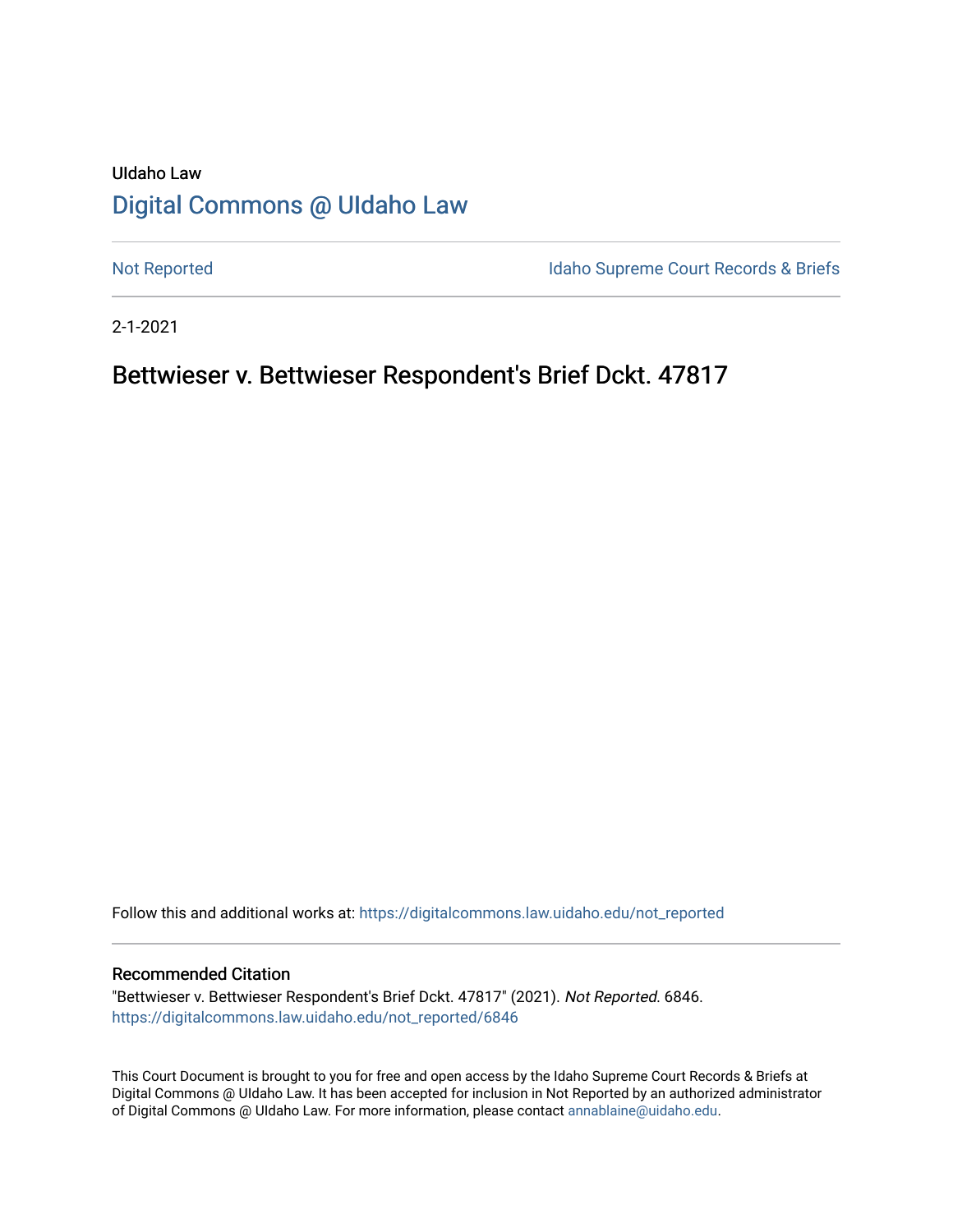Electronically Filed 2/1/2021 3:49 PM Idaho Supreme Court Melanie Gagnepain, Clerk of the Court By: Brad Thies, Deputy Clerk

## IN THE SUPREME COURT OF THE STATE OF IDAHO

MARTIN BETTWIESER,

Plaintiff/Appellant,

vs.

CAROLE BETTWIESER,

Defendant/Respondent.

Ada County District Court No. CV01-19-05432

Supreme Court Docket No. 47817-2020

## **RESPONDENT'S BRIEF** \_\_\_\_\_\_\_\_\_\_\_\_\_\_\_\_\_\_\_\_\_\_\_\_\_\_\_\_\_\_\_\_\_\_\_\_\_\_\_\_\_\_\_

\_\_\_\_\_\_\_\_\_\_\_\_\_\_\_\_\_\_\_\_\_\_\_\_\_\_\_\_\_\_\_\_\_\_\_\_\_\_\_\_\_\_\_

Appeal from the Fourth Judicial District of the State of Idaho, in and for the County of Ada

Honorable Nancy Baskin, District Judge, Presiding

\_\_\_\_\_\_\_\_\_\_\_\_\_\_\_\_\_\_\_\_\_\_\_\_\_\_\_\_\_\_\_\_\_\_\_\_\_\_\_\_\_\_\_\_

Martin Bettwieser Nate Peterson, Esq. (208) 336-8804 Boise, Idaho 83702

3862 Yorktown Way Katelynn Mitchell, Esq. Boise, Idaho 83706 355 West Myrtle St. #101 (208) 585-1388 natepetersonesq@gmail.com legal@k-mitchell.com

APPELLANT RESPONDENT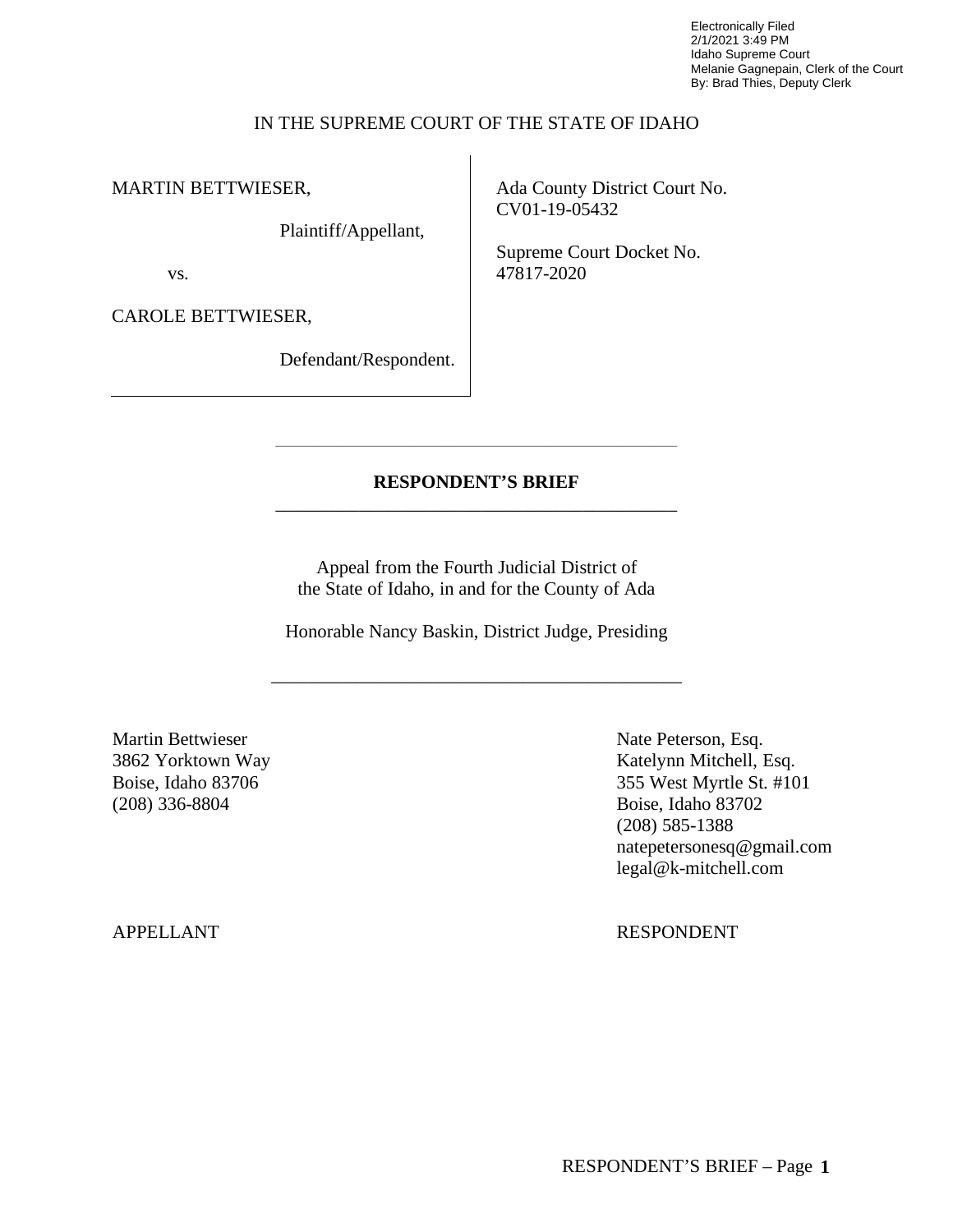# **TABLE OF CONTENTS**

# **Page(s)**

| I.  |                                                                                                                                                        |
|-----|--------------------------------------------------------------------------------------------------------------------------------------------------------|
| П.  |                                                                                                                                                        |
| Ш.  |                                                                                                                                                        |
| IV. |                                                                                                                                                        |
|     | A. The District Court Did Not Show Bias and Did Not Err and/or Abuse Its<br>Discretion by Dismissing the Complaint and Awarding the Defendant Attorney |
|     | <b>B.</b> The Respondent Should Be Awarded Her Attorney Fees and Costs in this                                                                         |
| V.  |                                                                                                                                                        |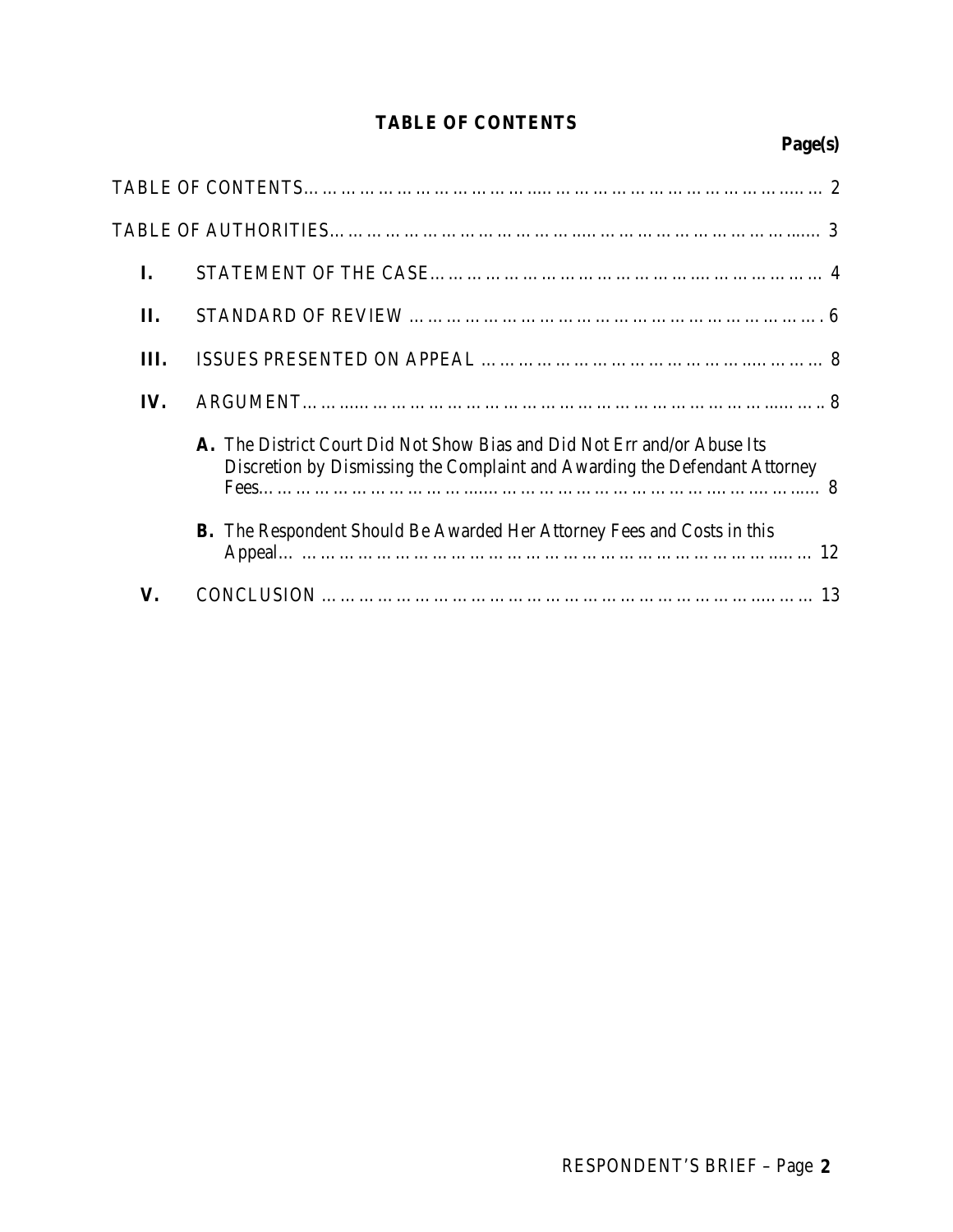# **TABLE OF AUTHORITIES**

## **CASES** Page(s)

| Henderson v. Eclipse Traffic Control & Flagging, Inc., 147 Idaho 628, 631, 213 P.3d 718, 721  |  |
|-----------------------------------------------------------------------------------------------|--|
|                                                                                               |  |
|                                                                                               |  |
|                                                                                               |  |
|                                                                                               |  |
|                                                                                               |  |
|                                                                                               |  |
| Phillips Industries, Inc. v. Firkins, 121 Idaho 693, 696, 827 P.2d 706, 709 (Ct. App. 1992) 6 |  |
|                                                                                               |  |
|                                                                                               |  |
|                                                                                               |  |
|                                                                                               |  |
|                                                                                               |  |
|                                                                                               |  |

# **RULES**

# **TRANSCRIPT**

|--|--|--|--|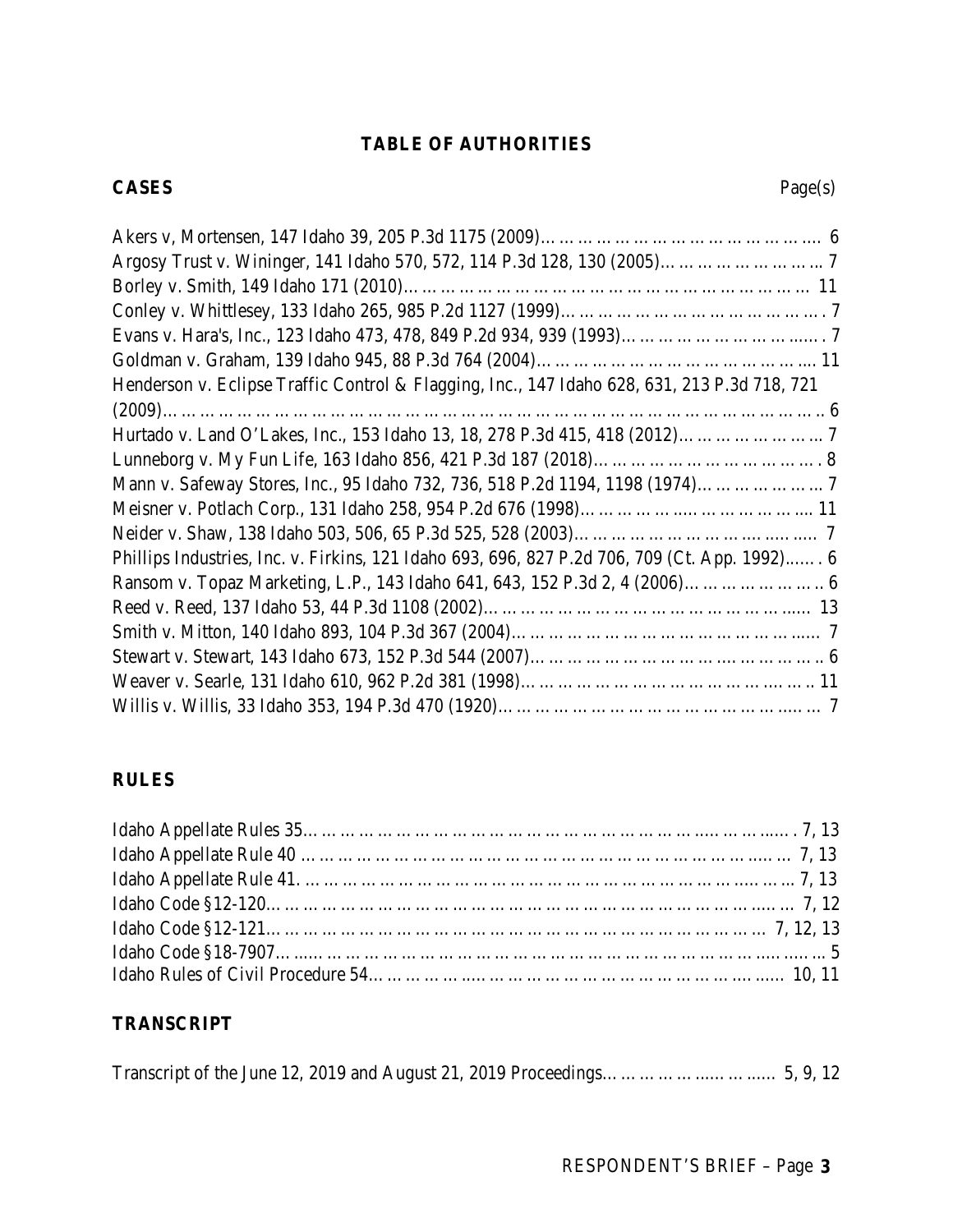#### **I. STATEMENT OF THE CASE**

The Respondent, Carole Bettwieser, filed a Petition for Divorce with the Ada County Magistrate Court on November 7, 2018 in CV01-18-20821. At issue in the divorce was the division of community and separate property, and alleged marital agreements that the parties had entered into. The Appellant, Martin Bettwieser, filed an Answer and Counterclaim on December 18, 2018. Respondent sought a Civil Protection order against Appellant on March 19, 2019 in CV01-19- 04776. A hearing was set for April 3, 2019.

On March 27, 2019, the Appellant filed a Complaint in Ada County District Court, alleging breach of contract (pertaining to the aforementioned marital agreements), among other causes of action. The Respondent filed a Motion to Dismiss Complaint on April 11, 2019, and sought an award of attorney fees and costs based on the frivolous nature of the complaint including but not limited to the fact that the marital agreements were already at issue within the divorce proceedings. A hearing was set for June 12, 2019, before the Honorable Judge Nancy Baskin. After a hearing on June 12, 2019, the Honorable Judge Nancy Baskin granted the Respondent's Motion to Dismiss Complaint, and further granted the Respondent's request for attorney fees and costs pursuant to Idaho Code §12-121. The Court issued an Order Dismissing Complaint on June 17, 2019. The Appellant filed an Objection to Proposed Order on June 17, 2019, a Motion to Set Aside Findings Alter or Amend Order for New Hearing on June 26, 2019, a Memorandum in Support of Motion to Set Aside Findings Alter or Amend Order for a New Proceeding on June 26, 2019, and an Objection to Proposed Order and Memorandum of Attorney Fees and Costs, also on June 26, 2019. The Court issued a Notice of Hearing on July 8, 2019, and set the Appellant's Motion for hearing on August 21, 2019. On July 10, 2019, the Respondent filed a Motion to Refer Consideration to the Administrative Judge of Whether Martin Bettwieser Should be Declared a Vexatios Litigant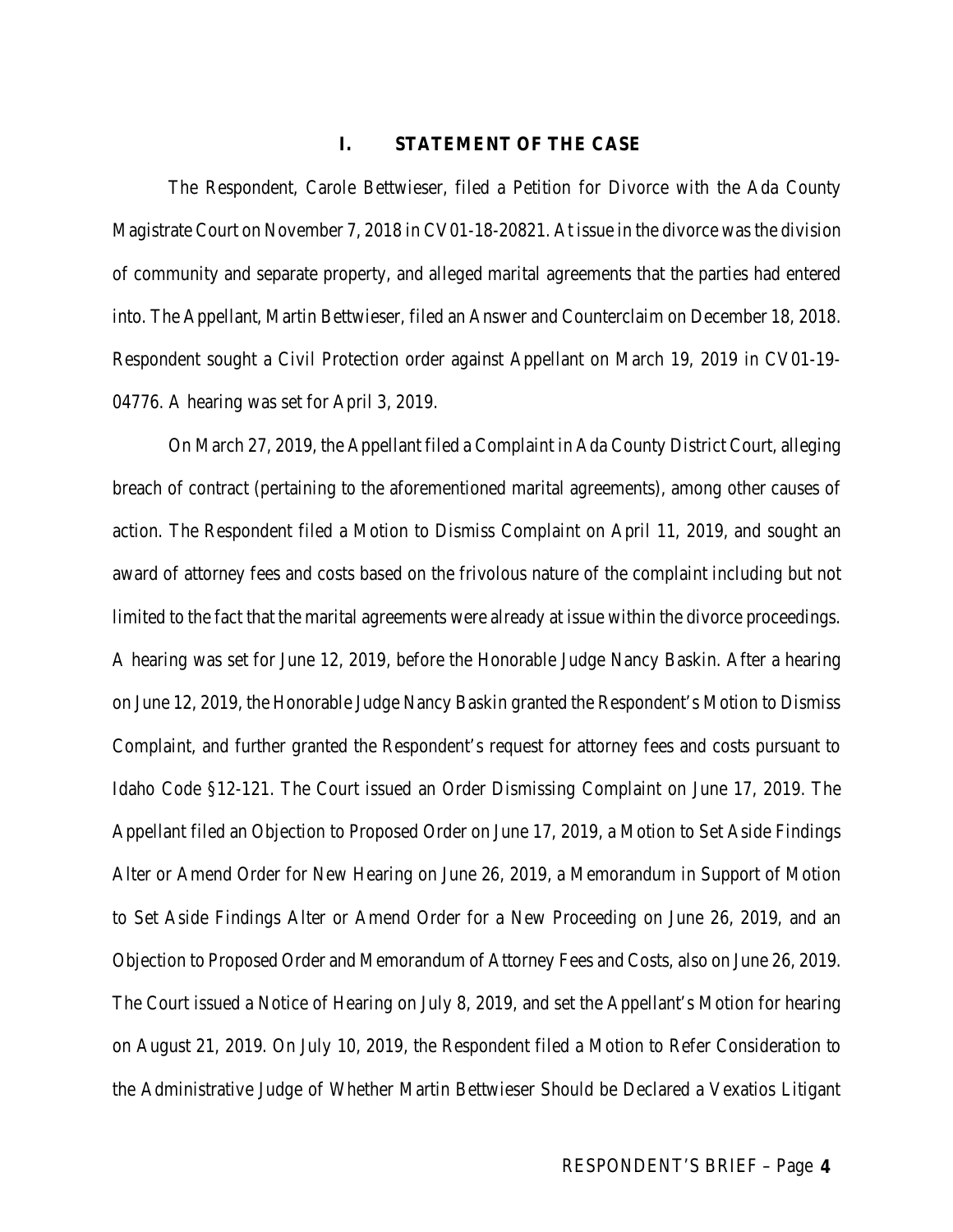Pursuant to I.C.A.R. Rule 59 ("Motion to Refer"), along with a supporting memorandum and affidavit. The Motion to Refer was also set for hearing on August 21, 2019. Multiple additional documents were filed prior to the August 21, 2019, but of particular importance for this appeal is the Motion to Disqualify with Cause, filed by the Appellant on August 16, 2019.

During the hearing on August 21, 2019, the Honorable Judge Nancy Baskin denied the Appellant's Motion to Disqualify with Cause, stating fully its reasoning on the record, including but not limited to the following:

"So the Court finds that the party bringing the motion, the plaintiff, has not set forth sufficient grounds to justify that this Court needs to disqualify itself from the case. Rather, it appears that the plaintiff s dissatisfied with the Court's ruling and believes that there should be hearings when the Court is free to take certain action on its own if it thinks it's made an error. In a prior order it has the ability to sua sponte modify orders that it's issued and any modification is not – does not need to have a hearing before such modifications is made. So the Court finds no basis to disqualify itself in the case and that motion for the plaintiff is denied."

Transcript, P. 31, L.  $15 - P$ . 32, L. 5. Also during the hearing, the Honorable Judge Nancy

Baskin denied the Appellant's Motion to Set Aside Findings Alter or Amend Order for a New Proceeding. Judge Baskin stated her reasoning for denying the motion on the record. The Appellant filed a Motion to Reconsider, Set aside Amended Order Dismissing Complaint and Order for Attorney Fees on August 22, 2019, along with a supporting memorandum. Judge Baskin issued a Memorandum Decision and Order on Appellant's motion on October 29th, 2019, denying the motion. The Appellant filed a Motion to Clarify on November 6, 2019, and a Motion to Reconsider on November 7, 2019. The Judge issued an Order on Motion to Clarify and Motion for Reconsideration on November 14, 2019, denying both motions. The Appellant filed another Motion to Reconsider on November 14, 2019. The Court issued an Order Denying Third Motion for Reconsideration on January 17, 2020. Mr. Bettwieser filed a Notice of Appeal on February 19, 2020.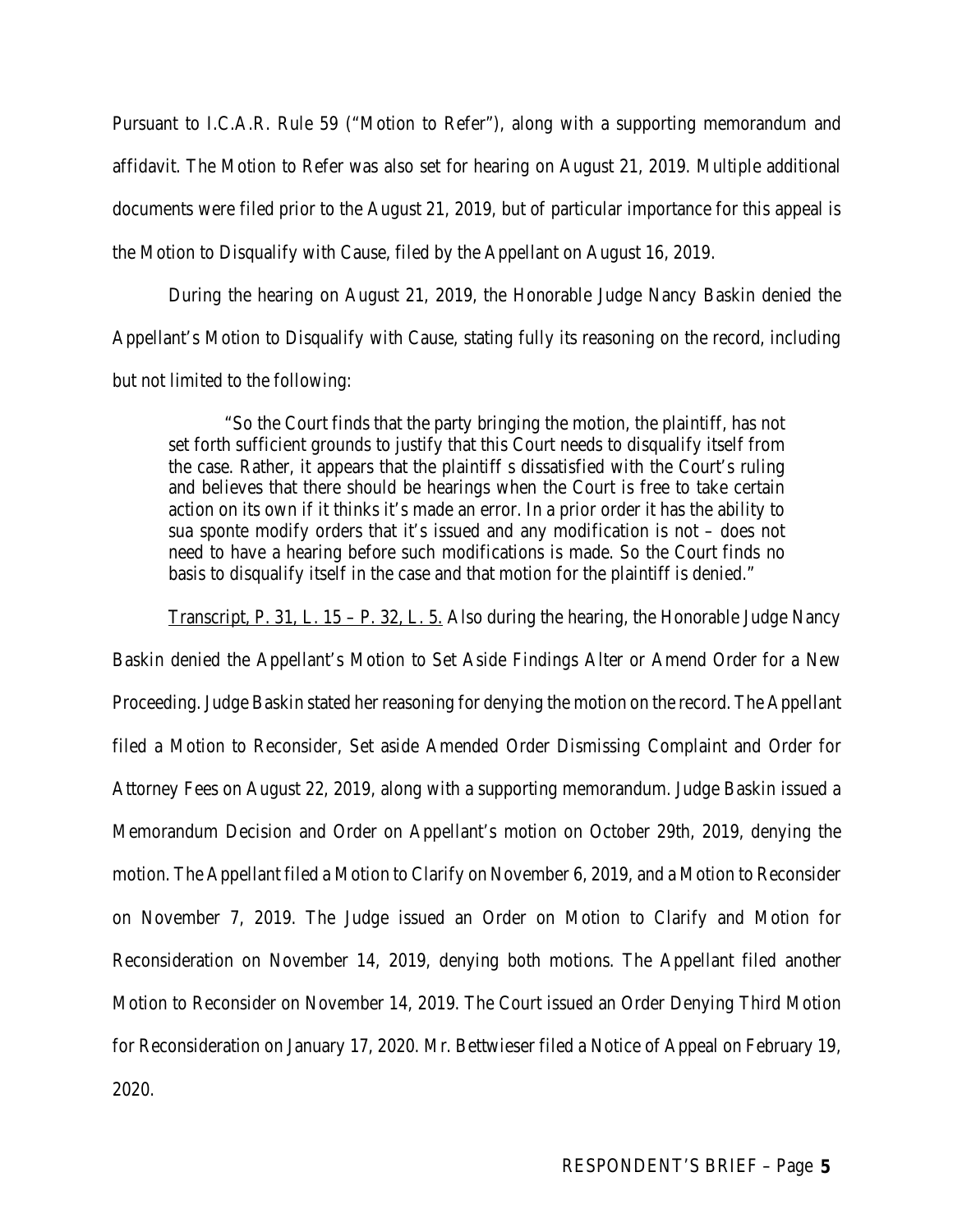Meanwhile, the parties were divorced by a Judgment and Decree of Divorce on November 8, 2019 in CV01-18-20821. Mr. Bettwieser filed a Notice of Appeal in that case on January 28, 2020. In addition, after Ms. Bettwieser was granted her first Civil Protection Order against the Appellant on April 3, 2019, Appellant filed a Notice of Appeal on April 5, 2019. As the Appellant was filing the Appeal, the Respondent sought to have the Civil Protection Order extended based on Appellant's conduct. A hearing was held on February 19, 2020, in front of the Honorable Steven J. Hippler. After the hearing wherein both parties testified, Judge Hippler extended the Civil Protection Order for another year. The appeal is ongoing.

The Appellant was deemed a vexatious litigant in an Order Adopting Proposed Findings and Order of Issuance of Prefiling Order Declaring Martin Bettwieser a Vexatious Litigant filed by Melissa Moody, the Administrative District Judge, on March 3, 2020. The Appellant filed a Notice of Appeal on May 7, 2020. The appeal is ongoing.

#### **II. STANDARD OF REVIEW**

The trial court's findings of fact will not be set aside on appeal unless they are clearly erroneous such that they are not based upon substantial and competent evidence. *Stewart v. Stewart,* 143 Idaho 673, 676, 152 P.3d 544, 547 (2007). It is up to the trial courts to weigh conflicting evidence and judge the credibility of the witnesses, as such this Court will liberally construe the findings of fact in favor of the judgment entered. *Akers v. Mortensen,* 147 Idaho 39, 42, 205 P.3d, 1175, 1179 (2009). Where issues involve mixed questions of law and fact, the appellate court reviews the trial court's findings for clear error and freely reviews the conclusions of law. *Phillips Industries, Inc. v. Firkins*, 121 Idaho 693, 696, 827 P.2d 706, 709 (Ct. App. 1992).

Evidence is regarded as substantial if a reasonable trier of fact would accept it and rely upon it in determining whether a disputed point of fact has been proven. *Ransom v. Topaz*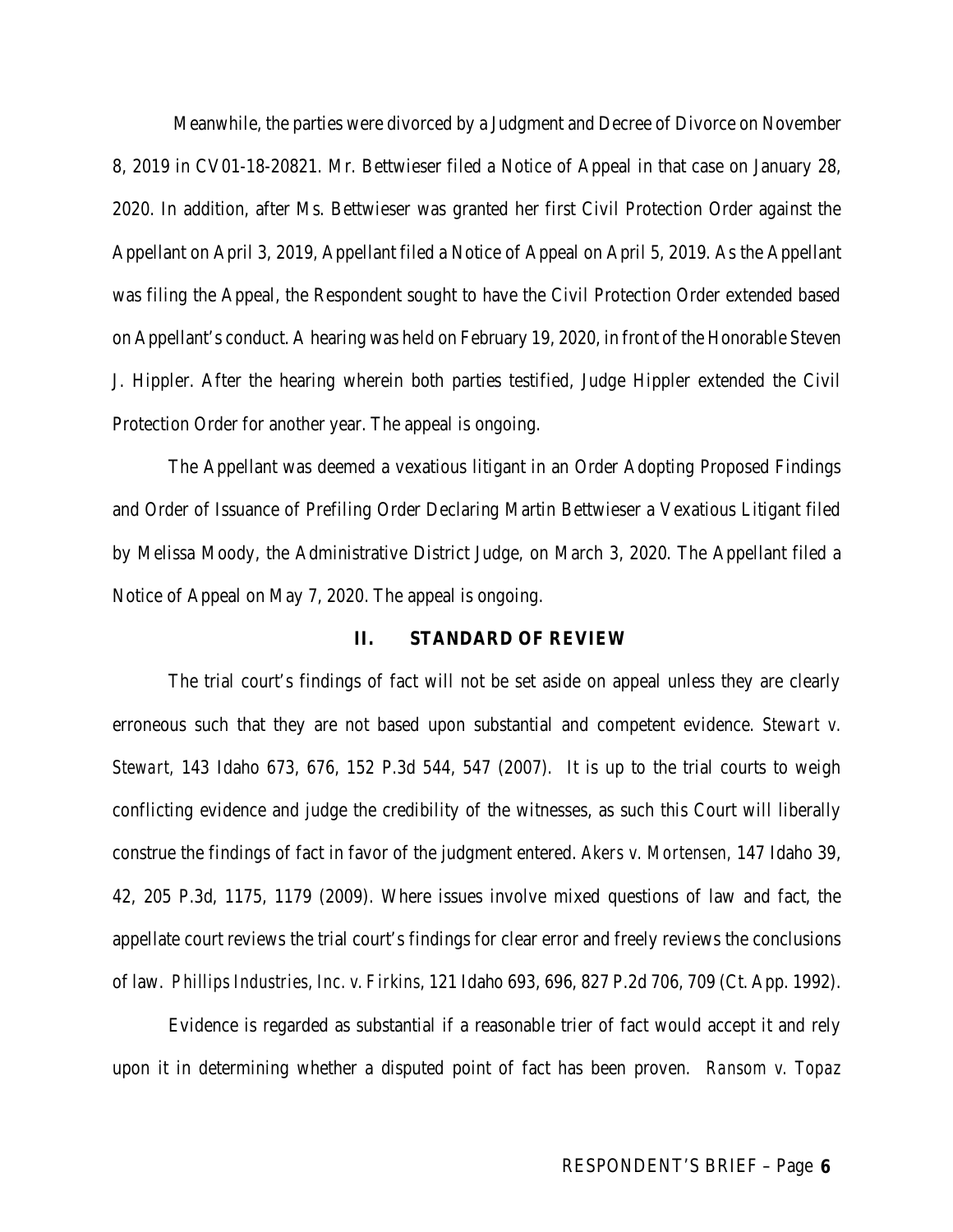*Marketing, L.P.*, 143 Idaho 641, 643, 152 P.3d 2, 4 (2006)*.* Substantial and competent evidence is "relevant evidence that a reasonable mind might accept to support a conclusion." *Henderson v. Eclipse Traffic Control & Flagging, Inc.*, 147 Idaho 628, 631, 213 P.3d 718, 721 (2009). Evidence is regarded as substantial if a reasonable trier of fact would accept it and rely upon it in determining whether a disputed point of fact has been proven. *Argosy Trust v. Wininger*, 141 Idaho 570, 572, 114 P.3d 128, 130 (2005). Substantial and competent evidence is less than a preponderance of evidence, but more than a mere scintilla. *Evans v. Hara's, Inc*., 123 Idaho 473, 478, 849 P.2d 934, 939 (1993). Substantial and competent evidence need not be uncontradicted, nor does it need to necessarily lead to a certain conclusion; it need only be of such sufficient quantity and probative value that reasonable minds could reach the same conclusion as the fact finder. *See Mann v. Safeway Stores, Inc*., 95 Idaho 732, 736, 518 P.2d 1194, 1198 (1974).

The appellate court exercises free review over the district court's conclusions of law to determine whether the court correctly stated the applicable law and whether the legal conclusions are sustained by the facts found. *Neider*, 138 Idaho at 506, 65 P.3d at 528; *Conley v. Whittlesey*, 133 Idaho 265, 269, 985 P.2d 1127, 1131 (1999); *Willis v. Willis*, 33 Idaho 353, 357-58, 194 P. 470, 472 (1920).

A party appealing an evidentiary ruling for abuse of discretion "must demonstrate both the trial court's abuse of discretion and that the error affected a substantial right." *Hurtado v. Land O'Lakes, Inc.,* 153 Idaho 13, 18, 278 P.3d 415, 418 (2012).

An award of attorney fees is a factual determination, which this Court applies an abuse of discretion standard of review. *Smith v. Mitton,* 140 Idaho 893, 902, 104 P.3d 367, 375 (2004). "An award of attorney fees is a matter best left to the sound discretion of the trial court, and the burden is upon the appellant to demonstrate that the trial court abused its discretion." *Id.*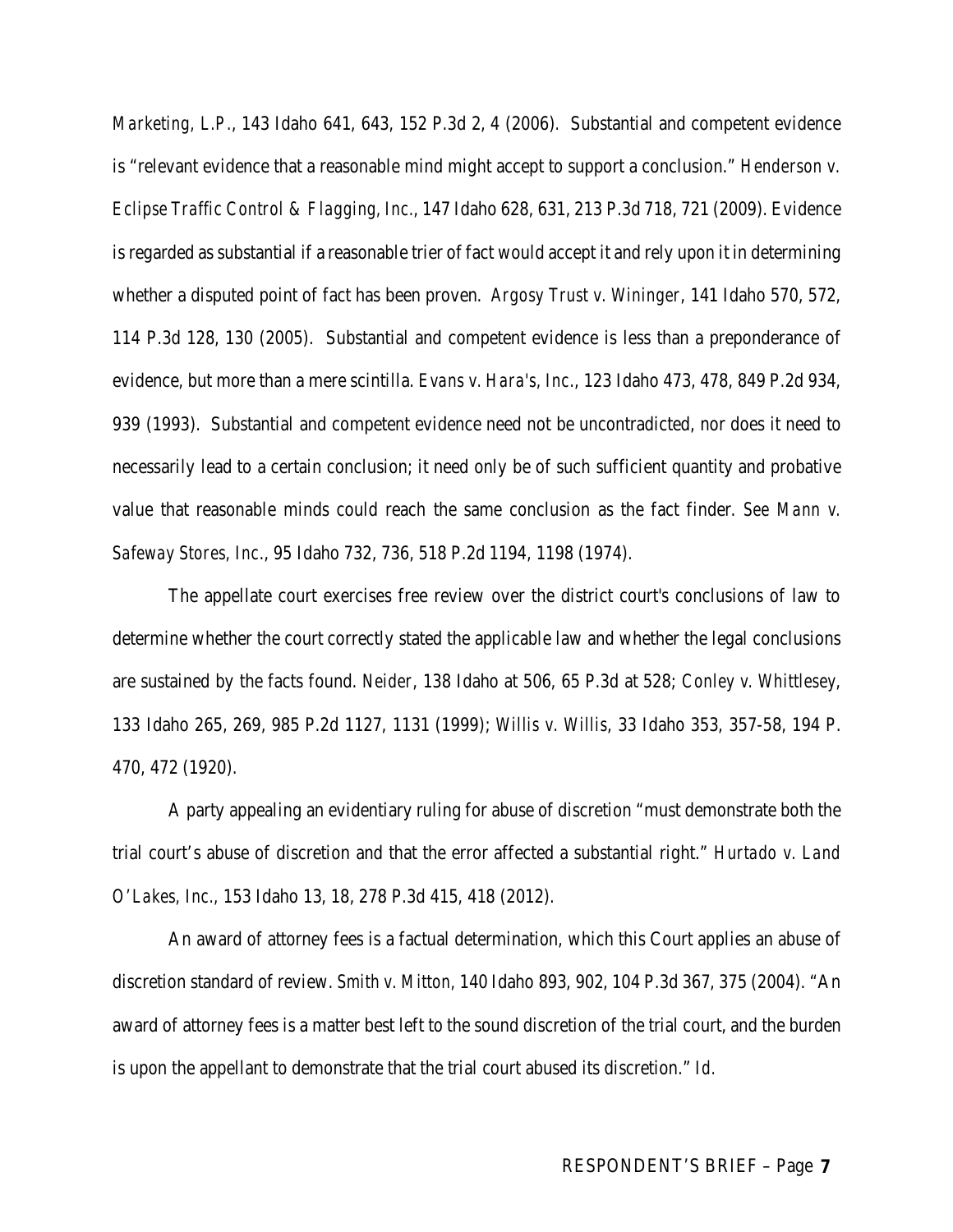"When this Court reviews an alleged abuse of discretion by a trial court the sequence of injury requires consideration of four essentials. Whether the trial court: (1) correctly perceived the issue as one of discretion; (2) acted within the outer boundaries of its discretion; (3) acted consistently with the legal standards applicable to the specific choices available to it; and (4) reached its decision by the exercise of reason." *Lunneborg v. My Fun Life,* 163 Idaho 856, 863, 421, P.3d 187, 194 (2018).

#### **III. ISSUES PRESENTED ON APPEAL**

Respondent does not present any of her own substantive issues on appeal, but presents one issue by respectfully requesting her attorney fees and costs for defending this appeal. Appellant presented one issue on appeal: "Was the district court bias and erred and abuse it's discretion in dismissing the complaint and awarding attorney fees?"

#### **IV. ARGUMENT**

### **A. The District Court Did Not Show Bias and Did Not Err and/or Abuse Its Discretion by Dismissing the Complaint and Awarding the Defendant Attorney Fees.**

The Appellant argues that the Court's dismissal of the action was improper, and was further an abuse of discretion. The Appellant has failed to set forward any applicable legal standards that would support his argument that the Court showed bias against him or otherwise erred and abused its discretion by dismissing the complaint and awarding the Respondent attorney fees, and for those reasons, we request that the Court affirm the District Court's findings.

The Appellant first argues that the Judge showed bias against him prior to the Court's dismissal of the action and during the hearing that followed the dismissal. Judge Nancy Baskin stated on the record during the June 12, 2019 hearing, "To begin with, a pro se litigant is held to the same standard as an attorney in arguing and responding to motions." Transcript, P. 14, L. 2-4. Judge Baskin mentioned the Appellant being held to the same standard as an attorney during the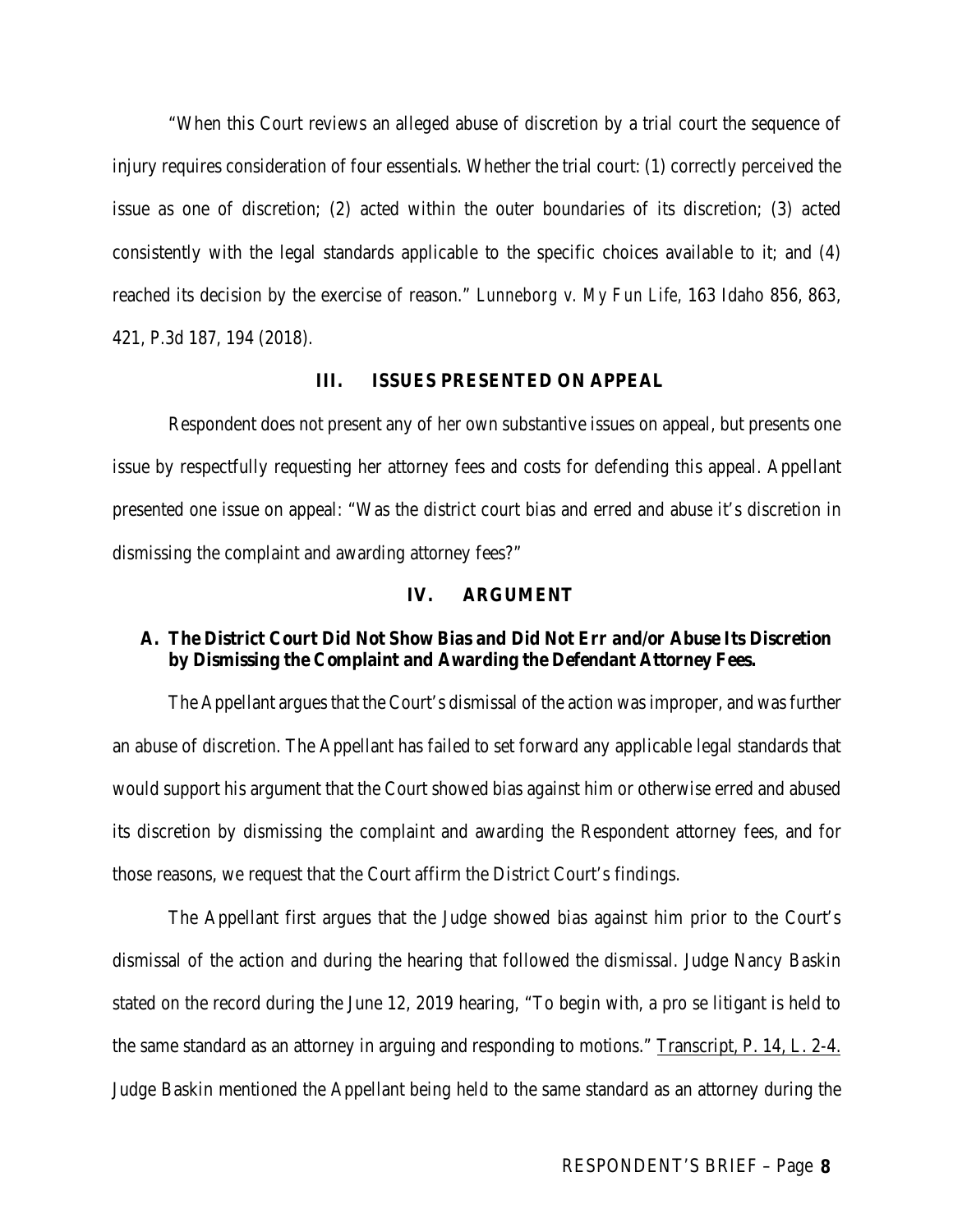August 12, 2019 hearing as well. The Appellant asserts that these statements show a preference for represented parties, however the Appellant has failed to logically set forward how Judge Baskin's statements show that preference, when a reasonable inference can be drawn that she was just making it clear that the Appellant needed to comply with all necessary guidelines, rules, and case law just as an attorney would. On the contrary, Judge Baskin's statements appeared to be aimed at giving the Appellant reasonable notice of what she expected of him throughout the proceedings.

Secondly, the Appellant asserts that he was prejudiced when the Court filed an Amended Order Dismissing Complaint on July 10, 2019, which simply changed the order so that the Complaint was dismissed without prejudice. After the hearing on June 12, 2019, Judge Baskin ordered the Respondent's attorney to file a proposed order dismissing the complaint. Counsel filed a proposed order on June 14, 2019, which did not contain the words "without prejudice". The Order Dismissing Complaint was signed by the Judge on June 17, 2019, and issued by the Court to both parties. The Appellant filed an Objection to Proposed Order on June 17, 2019, and objected based on the fact that the Order did not include the term "without prejudice". Then, once the Court issued the Amended Order containing the term "without prejudice", the Appellant became upset that the Court had included the language, although his request was that it be included. To date, the Respondent does not understand the basis of Appellant's assertion that making a change that he requested shows bias and/or prejudice against him. The Appellant does not seem to recognize that the Amended Order in fact gave him the opportunity to refile in the future, should he feel the need to.

The Appellant states, "The district court never held the defendant's accountable for serving upon Martin the proposed Amended Order dismissing complaint, but the court denied Martins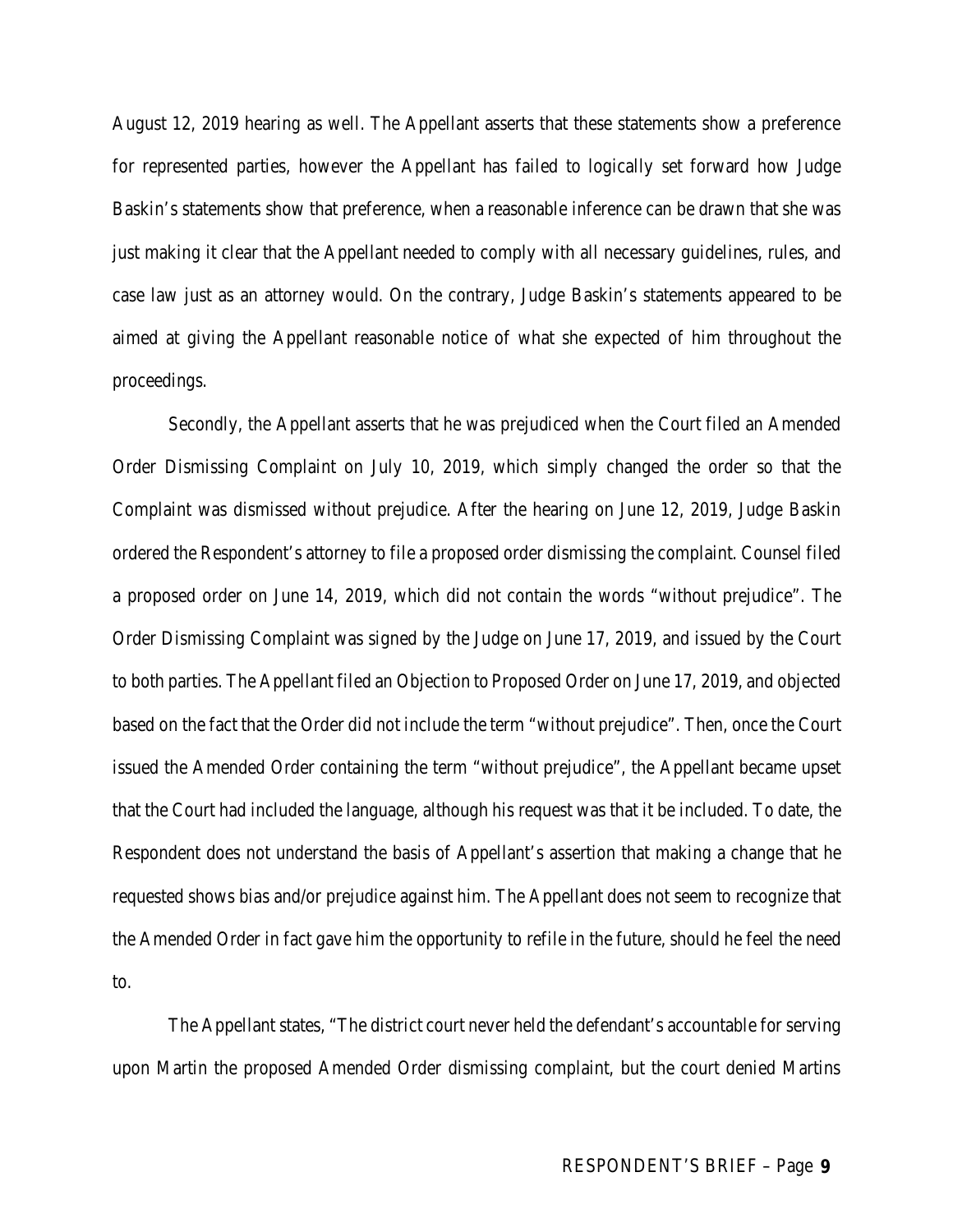Objection to the Memorandum of Fees and Costs because he stated it as an "Objection" and not a "Motion to disallow. The Court required cited case for authority and argument from Martin and none from the defendant's and from other comparisons. Therefore, the facts sustain bias and prejudice against pro-se litigants and for attorneys." Appellant's Brief, P. 6. Besides the Appellant's statement being riddled with grammatical errors making it difficult to understand, the Appellant mentions a proposed order, his failure to file a Motion to Disallow Costs, and the Courts' alleged failure to ask Respondent's Counsel to cite case law, just as they asked him to. With regard to the proposed order, there is no requirement that a proposed order be submitted to opposing counsel prior to submission. Due to the nature of litigation with the Appellant, the Respondent did not serve proposed orders onto him because she knew they would be met with an objection regardless of their compliance with the Judge's orders. In this circumstance, the Respondent knew the order was following the Judge's order, and further was not instructed by the Judge to allow the Appellant to review the order prior to submission. With regard to the "Objection" as opposed to the "Motion to Disallow", Idaho Rule of Civil Procedure Rule 54(d)(5) states, "Within 14 days of service of a memorandum of costs, any party pay object by filing and serving a motion to disallow part or all of the costs." Idaho Rule of Civil Procedure Rule 54. Appellant's failure to file the correct document does not logically lead to the Court erring for ruling that he did not properly object. The Appellant is held to the same standard as an attorney, and his failure to property file the objection is not the Court's fault. In addition, the Appellant complains that the Court did not ask the Respondent to recite case law during the hearing. The Appellant, as made evident in his argument in his Appellant's Brief, often makes conclusory statements regarding the law without properly referencing the basis for his statement. Judge Baskin's repeated questioning of the basis of his argument is not inappropriate, nor is the fact that she did not ask Counsel for the Respondent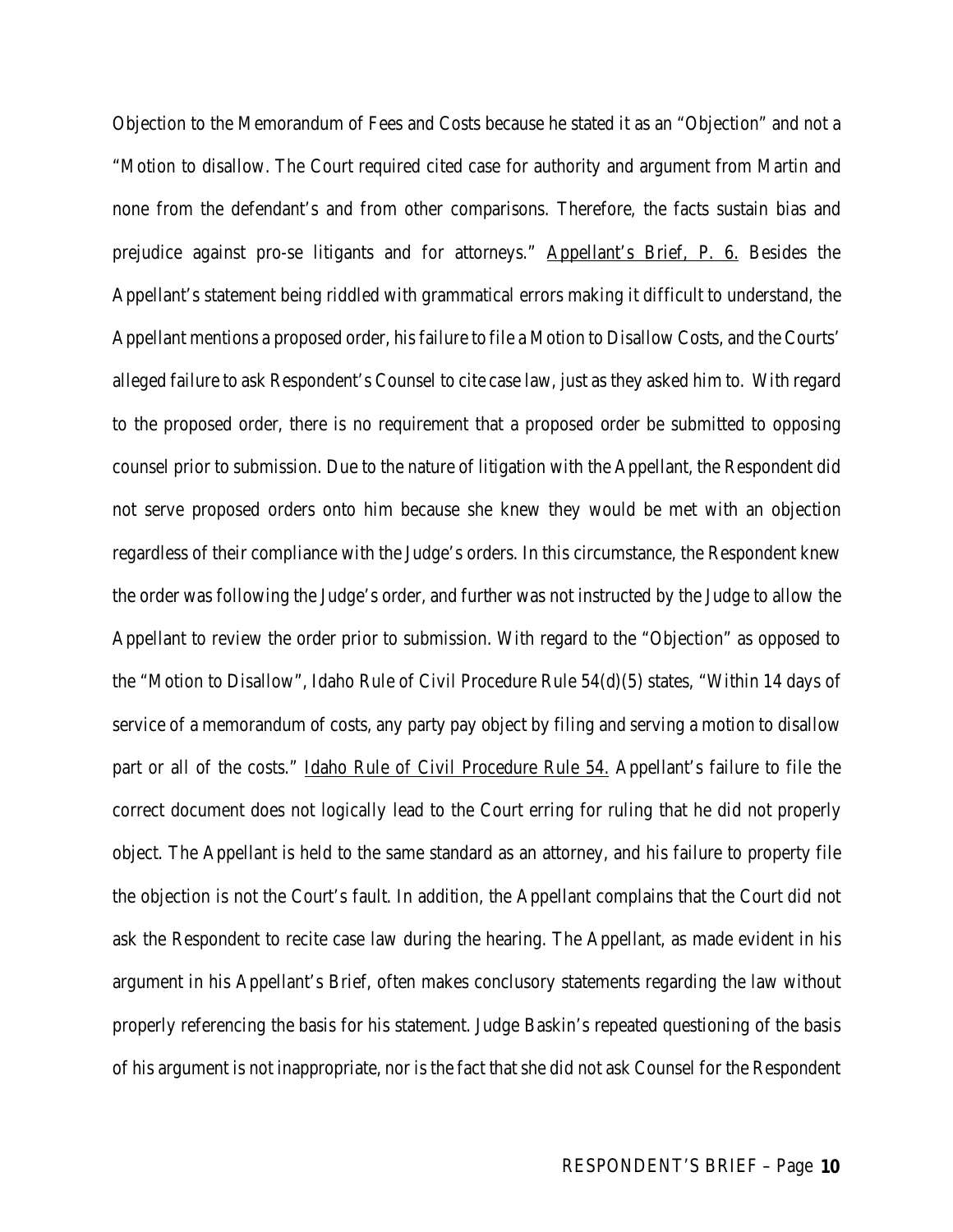to do the same, as Counsel for the Respondent either stated her basis within her argument, or stated it within the pleadings that were filed.

With regard to attorney fees, the trial court has a wide range of discretion when deciding on whether or not to award attorney fees and costs. Appellant states that, "Borley v. Smith 149 Idaho 171, 187, 233 p.3d 102, 118 (2010) provides that in order to be entitled to attorney fees there must be authority and argument." Appellant's Brief P. 7. Further, he states, "A citation to statutes and rules authorizing fees, without more is insufficient. *Goldman,* 139 Idaho at 947-948, 88 P.3d at 733-67." Appellant's Brief P. 7. The Appellant's cites and analysis thereof are improper. First and foremost, *Borley v. Smith* states, in pertinent part,

"In order to be entitled to attorney fees on appeal, authority and argument establishing a right to fees must be presented in the first brief filed by a party with this Court. Idaho App. R. 35(b)(5), 41; *Goldman v. Graham,* 139 Idaho 945, 947- 48, 88 P.3d 764, 766-67 (2004). A citation to statutes and rules authorizing fees, without more, is insufficient. *Goldman,* 139 Idaho at 947-48, 88 P.3d at 766-67. Although both parties cute to the Idaho Appellate Rules, they submit no argument in their briefs as to why fees should be awarded under any statute or contract provision. Thus, we decline to award attorney fees to either party on appeal.

*Borley v. Smith*, 149 Idaho 171, 187 (Idaho 2010). *Borley v. Smith* discusses requesting fees on appeal, and is not relevant to the Respondent's request for attorneys in a District Court pleading and during a District Court hearing. Further, *Goldman v. Graham* states, in pertinent part:

"Dr. Graham's request for attorney fees does not comply with I.A.R. 35(b)(6) because he failed to provide argument in support of his request. In his brief to this Court, Dr. Graham sets out his request for attorney fees and costs just below the statement of issues and then cites to I.A.R. 40, 41, and I.C § 12-121 for support of his request. However, Dr. Graham does not provide reasons why he should be awarded attorney fees on appeal. In fact, other than making the initial request just below his statement of issues, Dr. Graham never raises or addresses the issue again. Thus, Dr. Graham's mere reference to the request for attorney fees is not adequate. *Meisner v. Potlatch Corp.,* 131 Idaho 258, 263, 954 P.2d 676, 681 (1998); *Weaver v. Searle,* 131 Idaho 610, 616, 962 P.2d 381, 387 (1998). Therefore, this Court declines to address Dr. Graham's request for attorney fees because he failed to comply with the requirements of I.A.R. 35(b)(6)."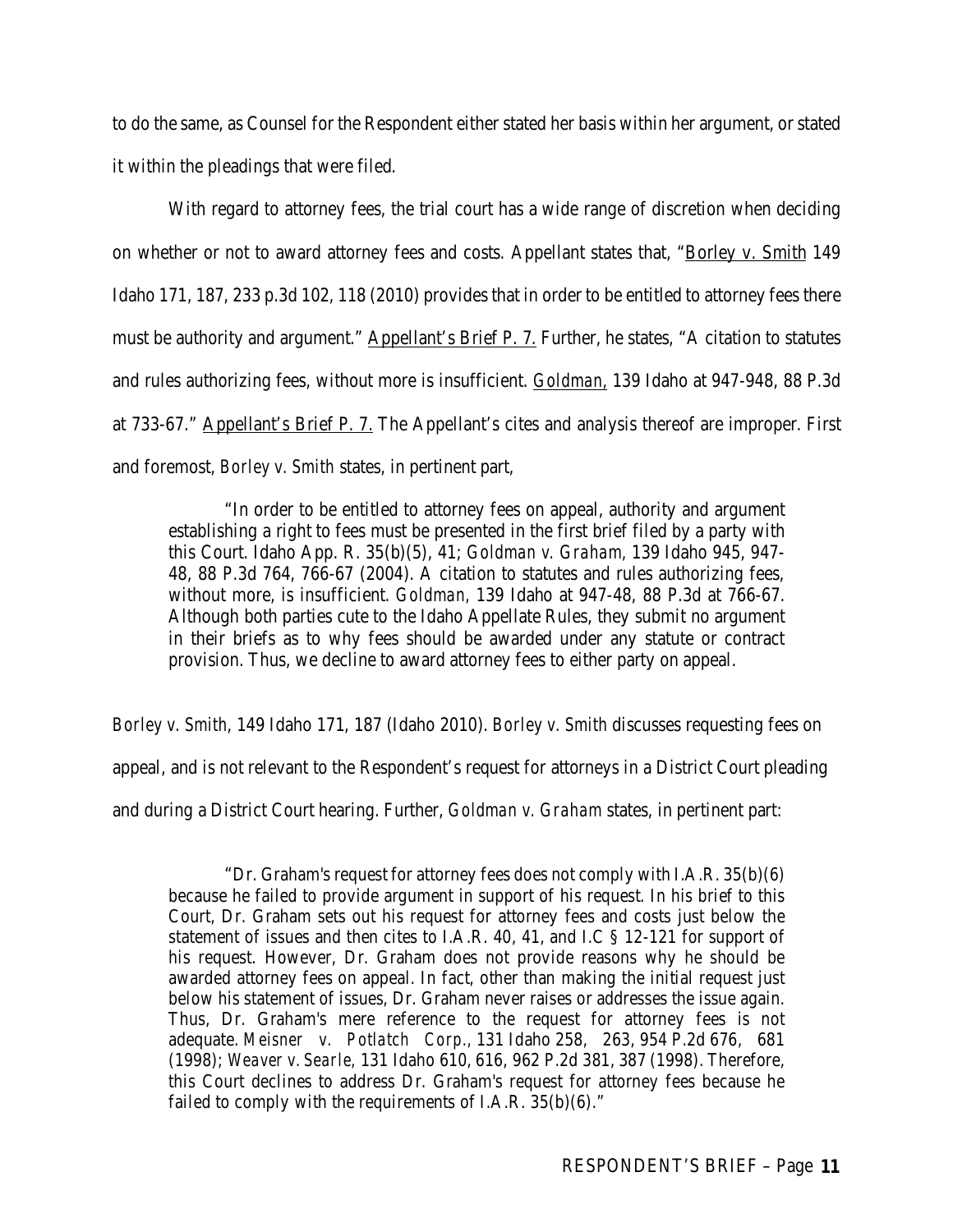*Goldman v. Graham,* 139 Idaho 945, 88 P.3d 764 (Idaho 2004). *Goldman v. Graham* discusses requesting fees on appeal, and is not relevant to the Respondent's request for attorneys in a District Court pleading and during a District Court hearing. There is no requirement under the applicable rules cited, Rule 54(e) of the Idaho Rules of Civil Procedure and Idaho Code §§12-121, that a party include argument in their pleadings regarding the request for attorney fees. Further, Counsel for the Respondent did provide argument during the hearing on June 12, 2019, regarding her request for attorney fees as follows,

"And it is our position that this – the plaintiff has brought this case frivolously, trying to push out the proceedings. Judge Cockerille did have to kind of put a delay on the family law case so we can be heard in front of you, understandably. But I do believe it is his position to try and push this out, push litigation between the parties out. Not necessarily in this case alone, but in a combination of all three of the cases. And based on all of that, we will be requesting attorney's fees for being here today and for him bringing this case based upon the code sections put forward in our motion to dismiss."

Transcript, P. 7, L. 13 – P. 8, L.1. Therefore, the Appellant's assertion that the Respondent failed to adequately support her claim for attorney fees is incorrect.

The Appellant has failed to set forward any reasonable argument regarding the District Court being biased against him, or otherwise abusing its discretion in dismissing the action and awarding attorney fees to the Respondent. Even if the Court did abuse its discretion in dismissing the action, the Appellant has failed to prove that the alleged error affected a substantial right, since the marital agreements at issue were fully litigated in the family law matter. Appellant instead repeatedly requests that the Court second-guess the District Court's decision regarding the same.

### **B. The Respondent Should Be Awarded Her Attorney Fees and Costs in this Appeal**

Respondent respectfully requests that attorney fees and costs for defending this appeal be awarded to her pursuant to Idaho Appellate Rules, Rules 35(b)(5), 40 and 41.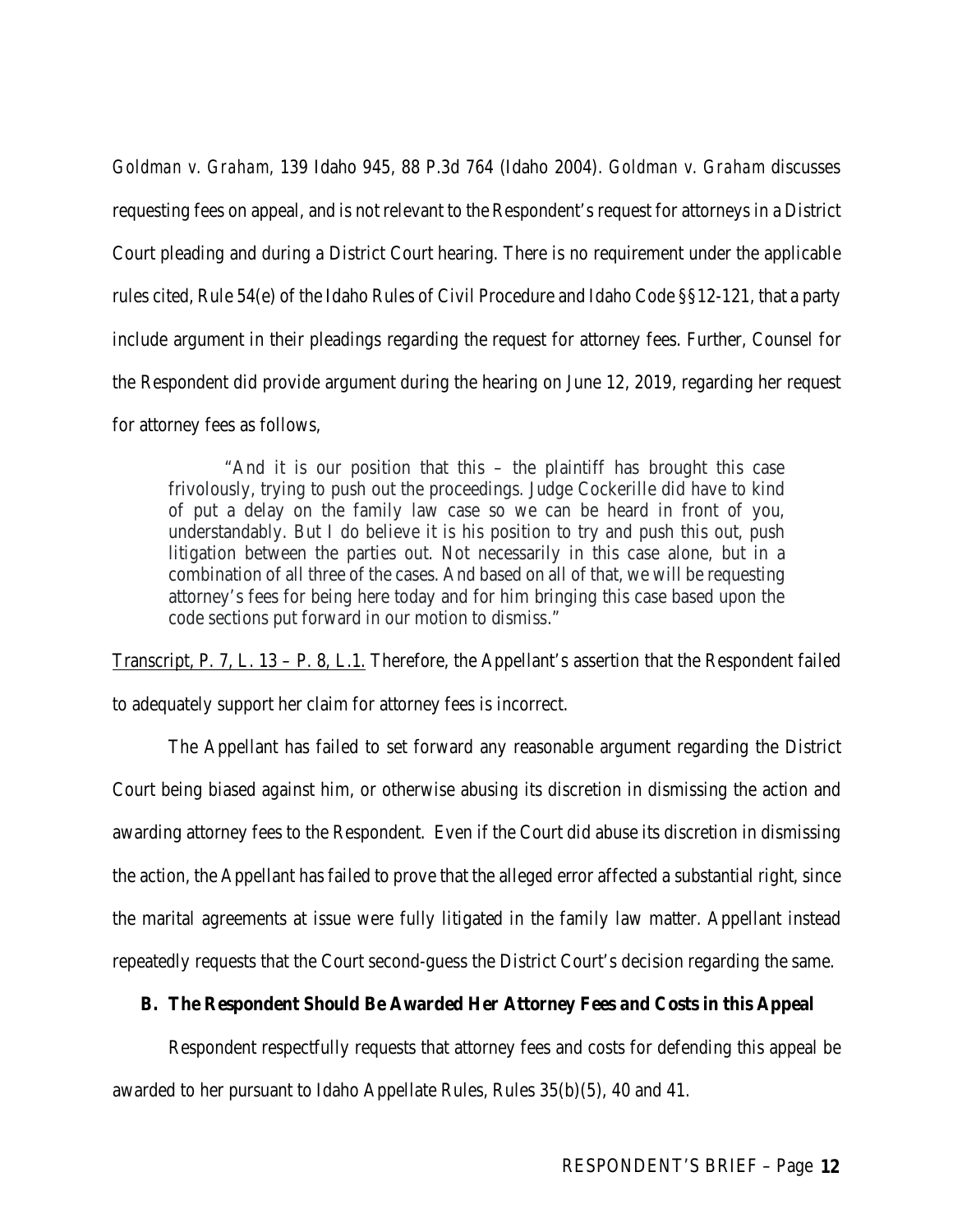These attorney fees and costs are proper in this case for the reasons stated in this brief, including the fact that Appellant has failed to articulate the basis for his appeal, has appealed nearly every decision that has been decided adversely to him, has presented many arguments for the first time on appeal, and has further ignored relevant case law and relevant rulings from the District Court. The Appellant failed to show why the District Court incorrectly applied the law. The Appellant has misquoted case law in an attempt to argue the findings were in his favor, and has failed to set forward relevant facts and arguments from the prior proceedings that support the District Court's decision.

Respondent also requests fees pursuant to Idaho Code §§ 12-120 and 12-121. Attorney fees can be awarded under I.C. §§ 12-121 on appeal if the appeal was brought or pursued frivolously, unreasonably, or without foundation. *Reed v. Reed,* 137 Idaho 53, 44 P.3d 1108 (2002). An award of attorney fees is appropriate if the appellant simply invites the appellate court to second-guess the trial court on conflicting evidence. *Id.* Appellant is doing exactly that in this appeal, and therefore, an award of fees and costs would be proper under Idaho Code §12-121. Respondent reserves the right to file further statements and assert a claim for attorney's fees when this Court issues a decision on the merits of this appeal.

#### **V. CONCLUSION**

The Appellant essentially has asked this Court to reweigh and reevaluate the evidence, to second-guess the District Court's findings, and to arrive at a different conclusion than the District Court by reassessing the facts presented. The Appellant has failed to set forward a valid argument supporting his appeal of the District Court's dismissal of his complaint and subsequent award of attorney fees and costs to the Respondent. Not only are Appellant's arguments factually incorrect, he has misquoted case law and attempted to mislead the Court regarding the proceedings.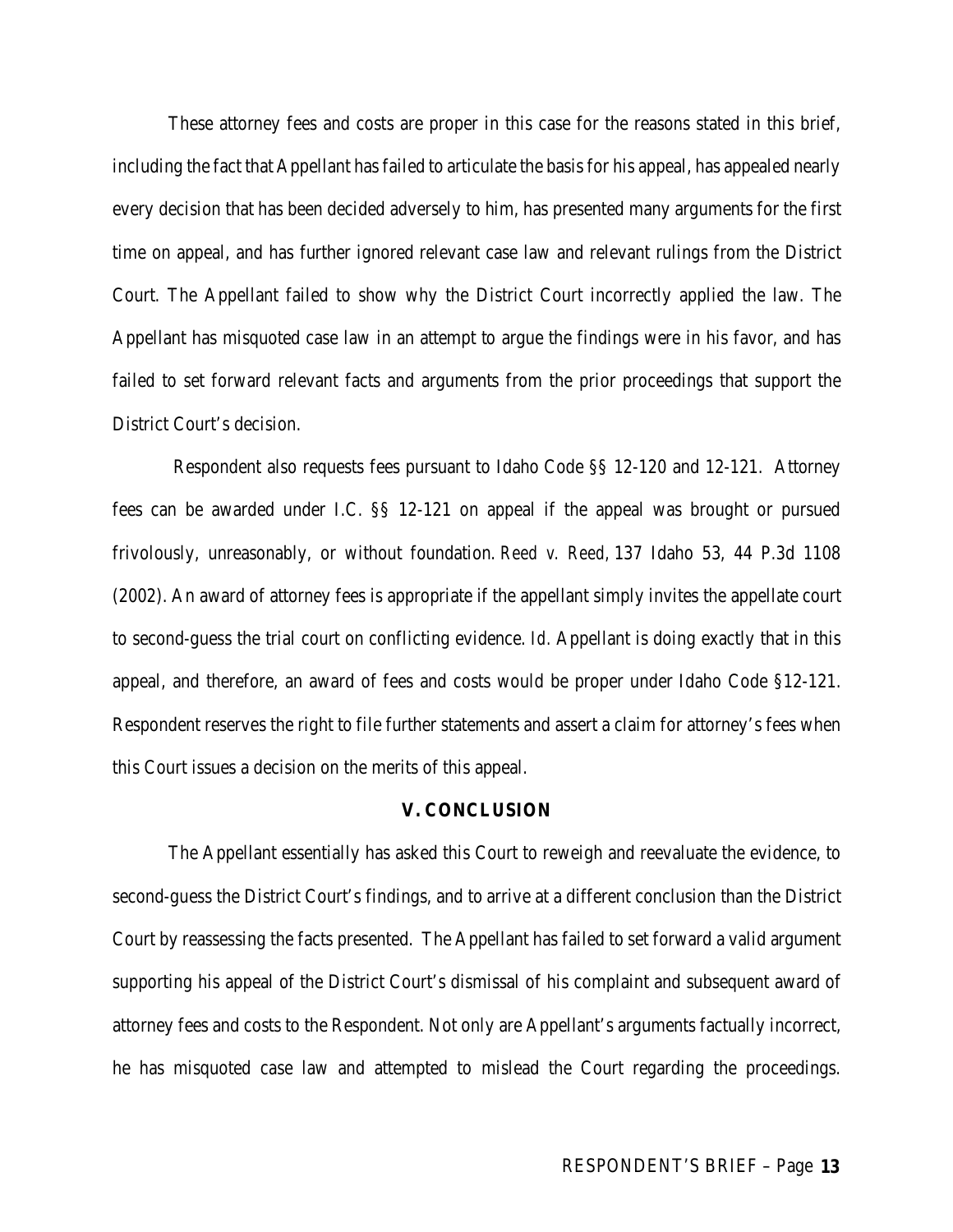Appellant continues to engage in frivolous and vexatious litigation with Respondent in an effort to elongate litigation and cause Respondent to incur unnecessary attorney fees and costs. Based on the above, the Respondent respectfully requests that the District Court's decision be affirmed and that the Court order Appellant to pay attorney fees and costs to Respondent.

DATED this 1st day of February, 2021.

### K. MITCHELL LAW, PLLC

By: <u>/s/ Katelynn Mitchell</u> **KATELYNN MITCHELL** K. Mitchell Law, PLLC